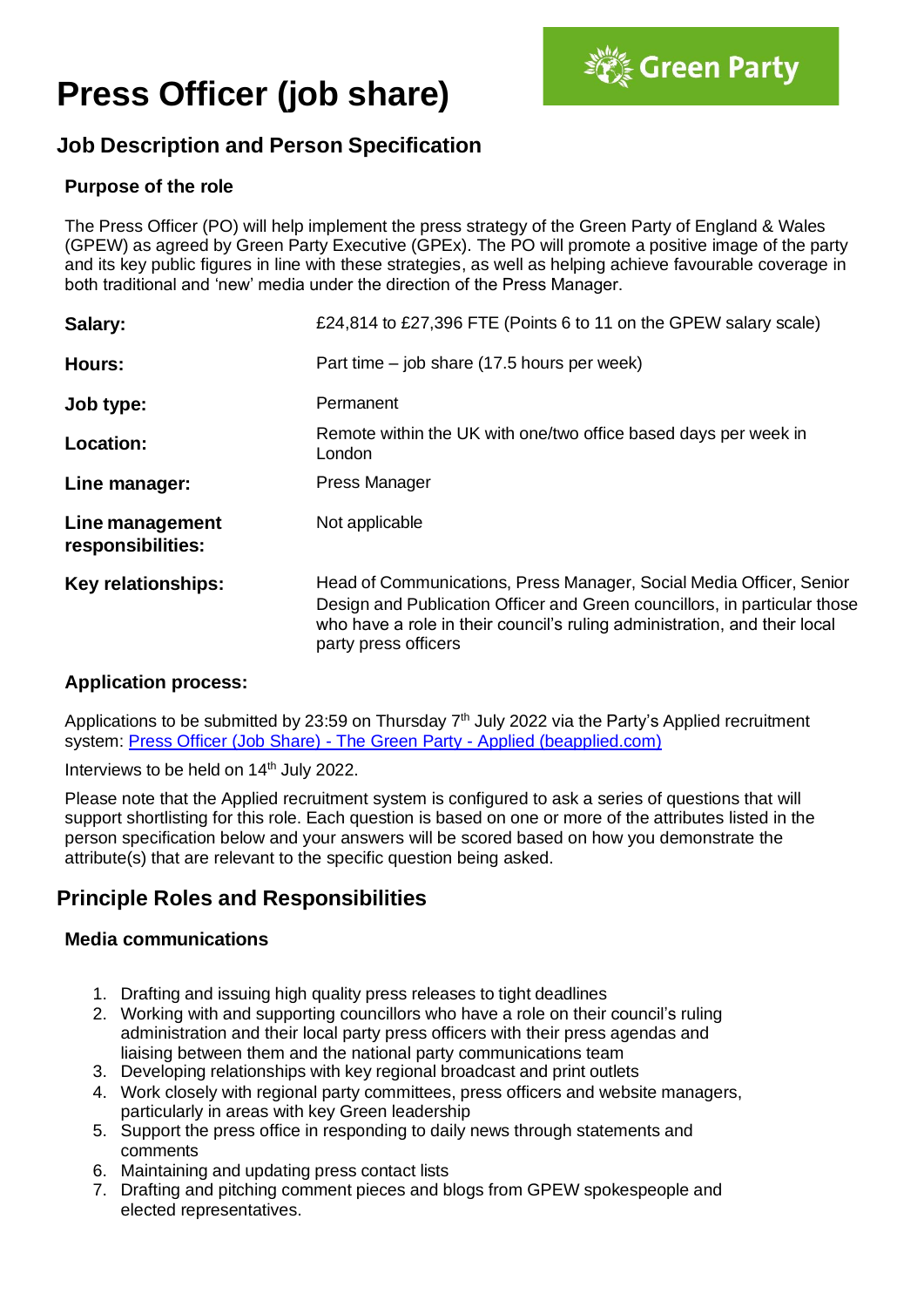

- 8. Writing briefings for party figures in preparation for media interviews and verbally briefing them ahead of media appearances
- 9. Assisting where necessary in the social media communications of the party.
- 10. Providing cover for the Press Manager as and when necessary, in their absence

#### **Essential Experience and Skills**

- 1. Experience in similar work as a press officer or as a journalist.
- 2. Excellent writing and editing skills, and ability to quickly understand and explain issues verbally.
- 3. Good interpersonal skills.
- 4. Knowledge of major media outlets and their requirements.
- 5. Knowledge of and sympathy with the aims and objectives of the Green Party.
- 6. Must not be a member of another political party that is in competition with the Green Party.

| <b>Attribute</b>        |                                                                                                                   | <b>Essential/desirable</b> | <b>Where assessed</b> |
|-------------------------|-------------------------------------------------------------------------------------------------------------------|----------------------------|-----------------------|
| <b>Experience</b>       | Experience working in a busy press<br>office or newsroom environment                                              | Essential                  | Application/interview |
|                         | Updating and maintaining websites                                                                                 | Desirable                  | Application/interview |
|                         | Established relationships and contacts<br>with UK political and/or regional<br>journalists                        | Desirable                  | Application/interview |
| <b>Skills/abilities</b> | Strong written and verbal<br>communication skills                                                                 | Essential                  | Application/interview |
|                         | Strong organisational skills                                                                                      | Essential                  | Application/interview |
|                         | Ability to prioritise work and manage<br>workload effectively                                                     | Essential                  | Application/interview |
|                         | Excellent interpersonal skills                                                                                    | Essential                  | Interview             |
|                         | Ability to write content for and edit web<br>pages                                                                | Desirable                  | Application/interview |
|                         | Excellent social media literacy                                                                                   | Desirable                  | Application/interview |
| Knowledge               | Understanding of British politics at local<br>and national government level and an<br>interest in current affairs | Essential                  | Application/interview |
|                         | <b>Understanding of Green Party</b><br>organisation at local, regional and<br>national level                      | Desirable                  | Interview             |
|                         | Familiarity with relevant campaigns<br>issues and organisations                                                   | Desirable                  | Interview             |

## **Person Specification**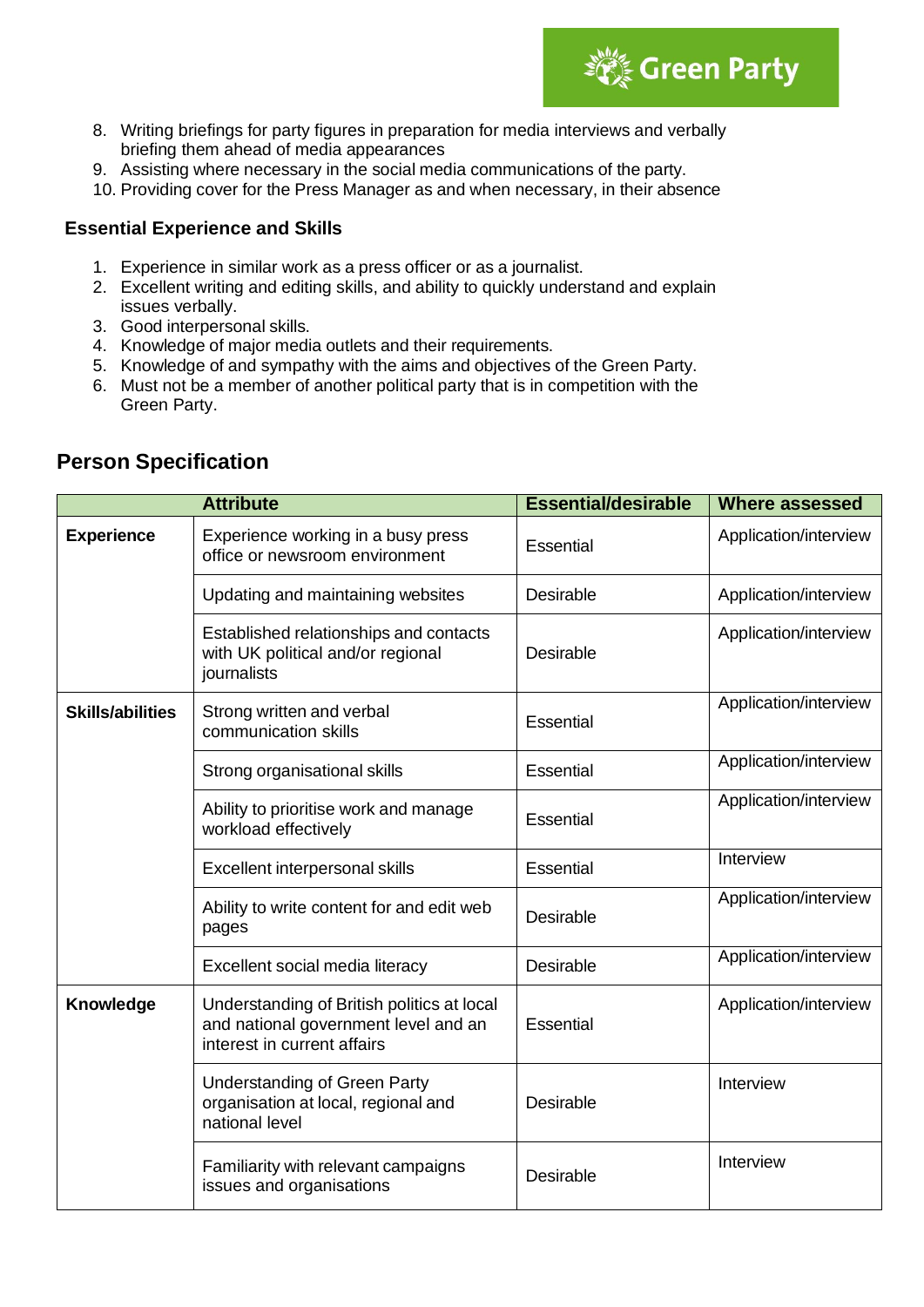

| <b>Personal</b><br>attitudes     | Sympathy with the aims and policies of<br>the Green Party, and with development<br>of a more sustainable society | Essential | Interview   |
|----------------------------------|------------------------------------------------------------------------------------------------------------------|-----------|-------------|
|                                  | Dedicated to accuracy and delivery of<br>tasks in a timely manner                                                | Essential | Interview   |
| <b>Personal</b><br>circumstances | Eligible to work in the UK                                                                                       | Essential | Application |
|                                  | Able and willing to work occasional<br>unsocial hours and outside of normal<br>office hours as required          | Essential | Interview   |
|                                  | Not a member of another UK political<br>party                                                                    | Essential | Application |
| <b>Equality</b>                  | Committed fully to the principle of Equal<br>Opportunities for all in line with Green<br>Party policies          | Essential | Application |